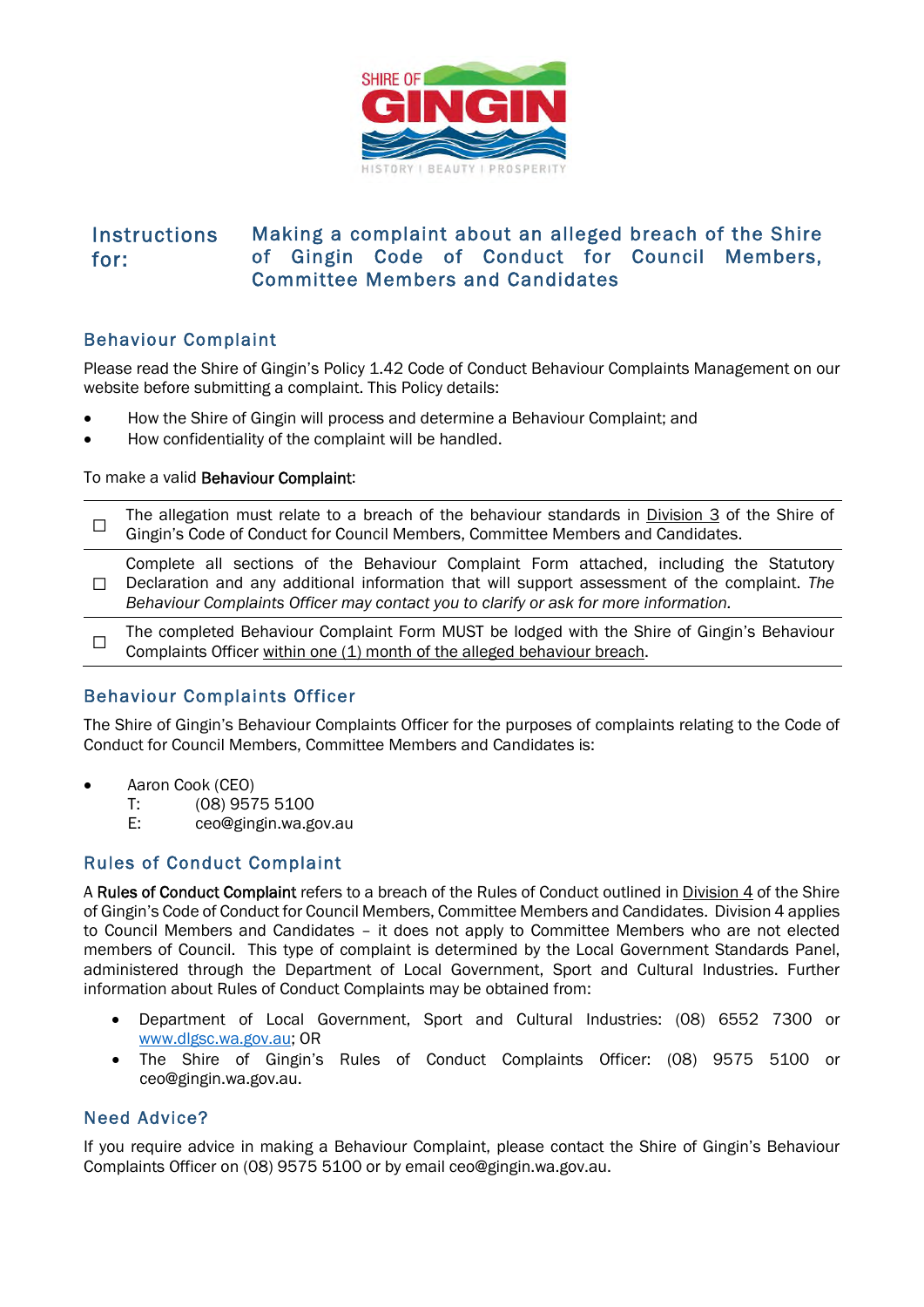

# Behaviour Complaint Form

Shire of Gingin Code of Conduct for Council Members, Committee Members and Candidates

|                                                     | Name of Person Making the Complaint |  |         |  |  |  |
|-----------------------------------------------------|-------------------------------------|--|---------|--|--|--|
| <b>Complainant Name:</b><br>Given Name/s and Family |                                     |  |         |  |  |  |
| Name                                                |                                     |  |         |  |  |  |
|                                                     | <b>Contact Details</b>              |  |         |  |  |  |
| <b>Residential Address:</b>                         |                                     |  |         |  |  |  |
| <b>Postal Address:</b>                              |                                     |  |         |  |  |  |
| Phone:                                              | Day-time:                           |  | Mobile: |  |  |  |
| Email:                                              |                                     |  |         |  |  |  |

|    | <b>Complaint Details:</b>                                             |  |  |  |  |  |
|----|-----------------------------------------------------------------------|--|--|--|--|--|
| 1. | Insert Name of Person alleged to<br>have committed a behavior breach: |  |  |  |  |  |
|    |                                                                       |  |  |  |  |  |
|    |                                                                       |  |  |  |  |  |

| 2. | Select the position that the person                                                 | Council Member of the Shire of Gingin         |  |
|----|-------------------------------------------------------------------------------------|-----------------------------------------------|--|
|    | was fulfilling at the time the person<br>committed the alleged behaviour<br>breach: | Member of a Committee of the Shire of Gingin  |  |
|    |                                                                                     | Candidate for election at the Shire of Gingin |  |

| 3.           | Date that the alleged behaviour breach<br>occurred:      |  |
|--------------|----------------------------------------------------------|--|
|              |                                                          |  |
| $\mathbf{4}$ | Location where the alleged behaviour<br>breach occurred: |  |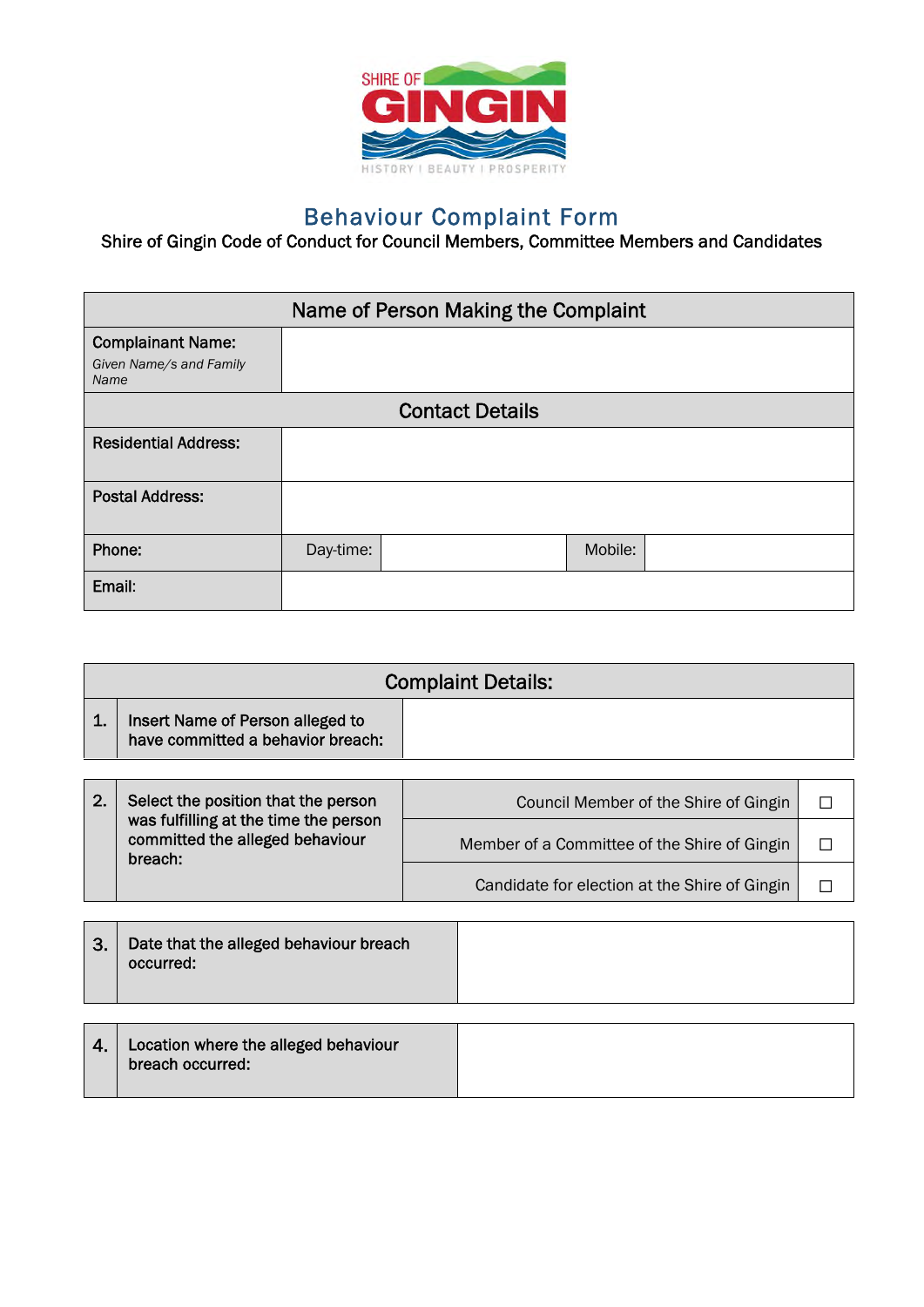

## $_{5.}$  Which of the behaviours prescribed in Division 3 of the Shire of Gingin's Code of Conduct do you allege this person has breached?

Clause 8. Personal integrity

(1) A council member, committee member or candidate —

| (a) | must ensure that their use of social media and other forms of communication complies<br>with this code; and |  |
|-----|-------------------------------------------------------------------------------------------------------------|--|
|     |                                                                                                             |  |

- (b) must only publish material that is factually correct  $\Box$
- (2) A council member or committee member —
- (a) must not be impaired by alcohol or drugs in the performance of their official duties; and  $\Box$
- (b) must comply with all policies, procedures and resolutions of the local government.  $\Box$

### Clause 9. Relationship with others

A council member, committee member or candidate —

- (a) must not bully or harass another person in any way; and  $\Box$
- (b) must deal with the media in a positive and appropriate manner and in accordance with any relevant policy of the local government; and  $□$
- (c) must not use offensive or derogatory language when referring to another person; and  $\Box$ (d) must not disparage the character of another council member, committee member or candidate or a local government employee in connection with the performance of their official duties; and ☐
- (e) must not impute dishonest or unethical motives to another council member, committee member or candidate or a local government employee in connection with the performance of their official duties.

 $\Box$ 

### Clause 10. Council or committee meetings

When attending a council or committee meeting, a council member, committee member or candidate —

| (a) | must not act in an abusive or threatening manner towards another person; and                                                                             |  |
|-----|----------------------------------------------------------------------------------------------------------------------------------------------------------|--|
| (b) | must not make a statement that the member or candidate knows, or could reasonably<br>be expected to know, is false or misleading; and                    |  |
| (c) | must not repeatedly disrupt the meeting; and                                                                                                             |  |
| (d) | must comply with any requirements of a local law of the local government relating to<br>the procedures and conduct of council or committee meetings; and |  |
| (e) | must comply with any direction given by the person presiding at the meeting; and                                                                         |  |
| (f) | must immediately cease to engage in any conduct that has been ruled out of order by<br>the person presiding at the meeting.                              |  |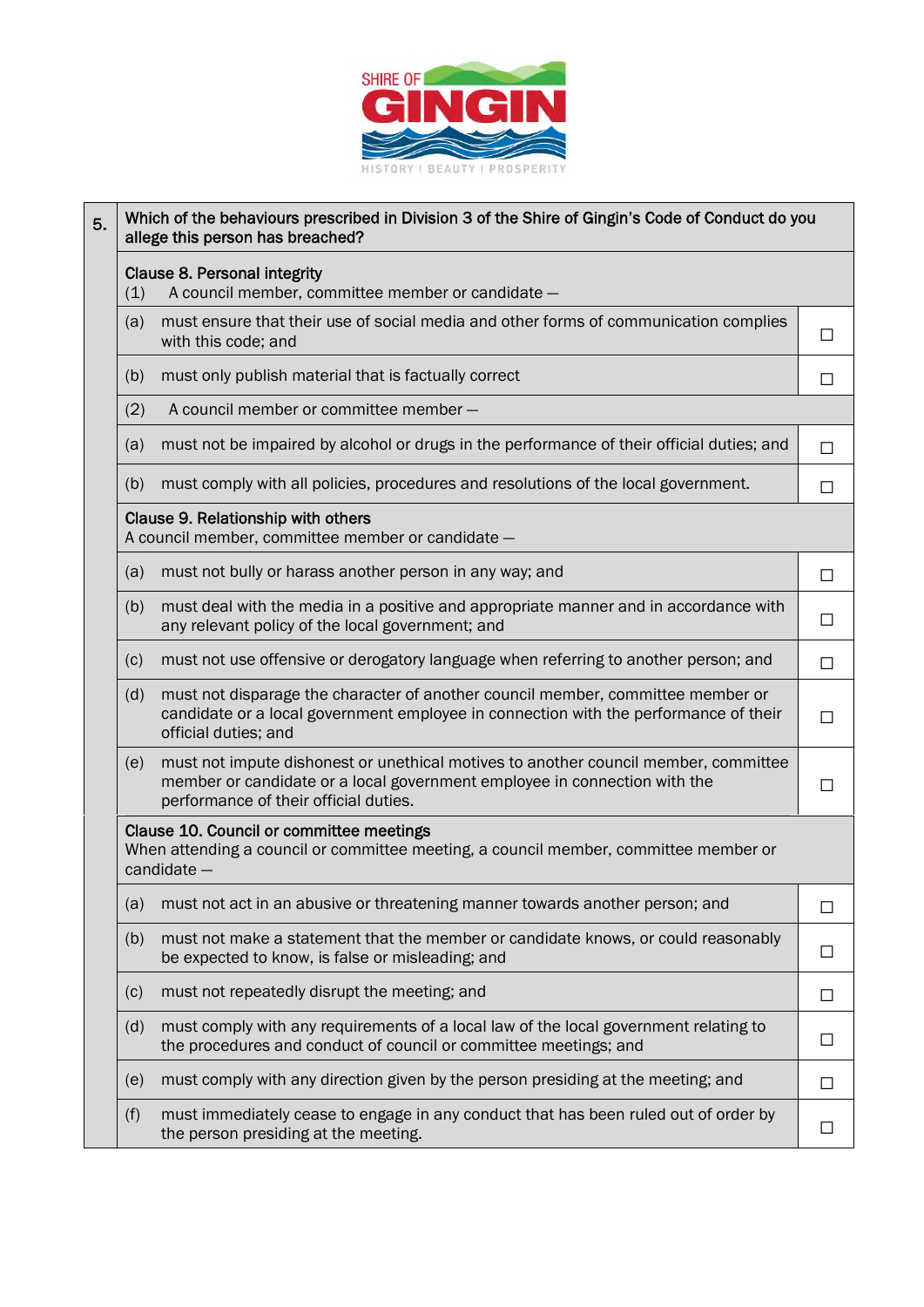

| 5. | Which of the behaviours prescribed in Division 3 of the Shire of Gingin's Code of Conduct do you<br>allege this person has breached? (cont)                                                                                                                                                                                                                                                                                                                       |        |  |  |  |  |
|----|-------------------------------------------------------------------------------------------------------------------------------------------------------------------------------------------------------------------------------------------------------------------------------------------------------------------------------------------------------------------------------------------------------------------------------------------------------------------|--------|--|--|--|--|
|    | Clause 16. Dress standards                                                                                                                                                                                                                                                                                                                                                                                                                                        |        |  |  |  |  |
|    | (1)<br>When attending Council meetings, council members are required to wear appropriate<br>business attire.                                                                                                                                                                                                                                                                                                                                                      | $\Box$ |  |  |  |  |
|    | When representing the local government on other occasions, council members will<br>(2)<br>dress in a manner that is appropriate to the occasion.                                                                                                                                                                                                                                                                                                                  | $\Box$ |  |  |  |  |
|    | Clause 17. Police clearance                                                                                                                                                                                                                                                                                                                                                                                                                                       |        |  |  |  |  |
|    | Council members are required to provide a current Police Clearance within 1 month of being<br>eleted, and thereafter throughout their term of office if required or requested to do so by the<br>President or the CEO.                                                                                                                                                                                                                                            | П      |  |  |  |  |
|    | Clause 18. Administrative enquiries<br>Council members shall direct all enquiries to the CEO or relevant Executive Manager, unless<br>the CEO has specifically identified that an alternative employee may be contacted.                                                                                                                                                                                                                                          | П      |  |  |  |  |
|    | Clause 19. Disclosure of interests at Briefing Sessions and Annual Meetings of Electors<br>Council members shall disclose at a Briefing Session or Annual Meeting of Electors any<br>Financial Interest (direct or indirect), Proximity Interest or Impartiality Interest which may<br>arise on any matter in which they would ordinarily disclose an interest if the same matter<br>were to arise during the course of an ordinary council or committee meeting. |        |  |  |  |  |
|    | Clause 20. Communicating decisions of the council                                                                                                                                                                                                                                                                                                                                                                                                                 |        |  |  |  |  |
|    | (1)<br>Council members must respect the decision-making processes of council and not<br>publicly reflect adversely on any decision of the council or the local government's<br>employees.                                                                                                                                                                                                                                                                         | $\Box$ |  |  |  |  |
|    | (2)<br>Information relating to decisions of the local government on approvals, permits and<br>so on may only be communicated in an official capacity by a designated officer of the<br>local government.                                                                                                                                                                                                                                                          | $\Box$ |  |  |  |  |
|    | Clause 21. Quasi-judicial role and principles                                                                                                                                                                                                                                                                                                                                                                                                                     |        |  |  |  |  |
|    | (3a) When acting in a quasi-judicial role, a council member must not actively gather<br>information independent of the official process by canvassing, liaising or initiating site<br>visits with an applicant or an affected person.                                                                                                                                                                                                                             | $\Box$ |  |  |  |  |
|    | If contacted by an affected person, a council member will:<br>(3b)                                                                                                                                                                                                                                                                                                                                                                                                |        |  |  |  |  |
|    | ensure that they do not commit their vote or give the impression that they have<br>(iv)<br>committed their vote to the matter.                                                                                                                                                                                                                                                                                                                                    | $\Box$ |  |  |  |  |
|    | (3c) A council member will contact the CEO if they have been requested by an applicant or<br>an affected person to visit a site.                                                                                                                                                                                                                                                                                                                                  | $\Box$ |  |  |  |  |
|    |                                                                                                                                                                                                                                                                                                                                                                                                                                                                   |        |  |  |  |  |

(3d) Where an applicant or affected person provides information to a council member that is relevant to the decision-making process, the council member must communicate that information to all other council members and the CEO prior to the meeting where a decision is proposed on the matter.  $\Box$ 

(3e) If a council member believes that additional information is required to make an informed decision, such information must be soght in a written request or obtained by resolution of Council.

 $\Box$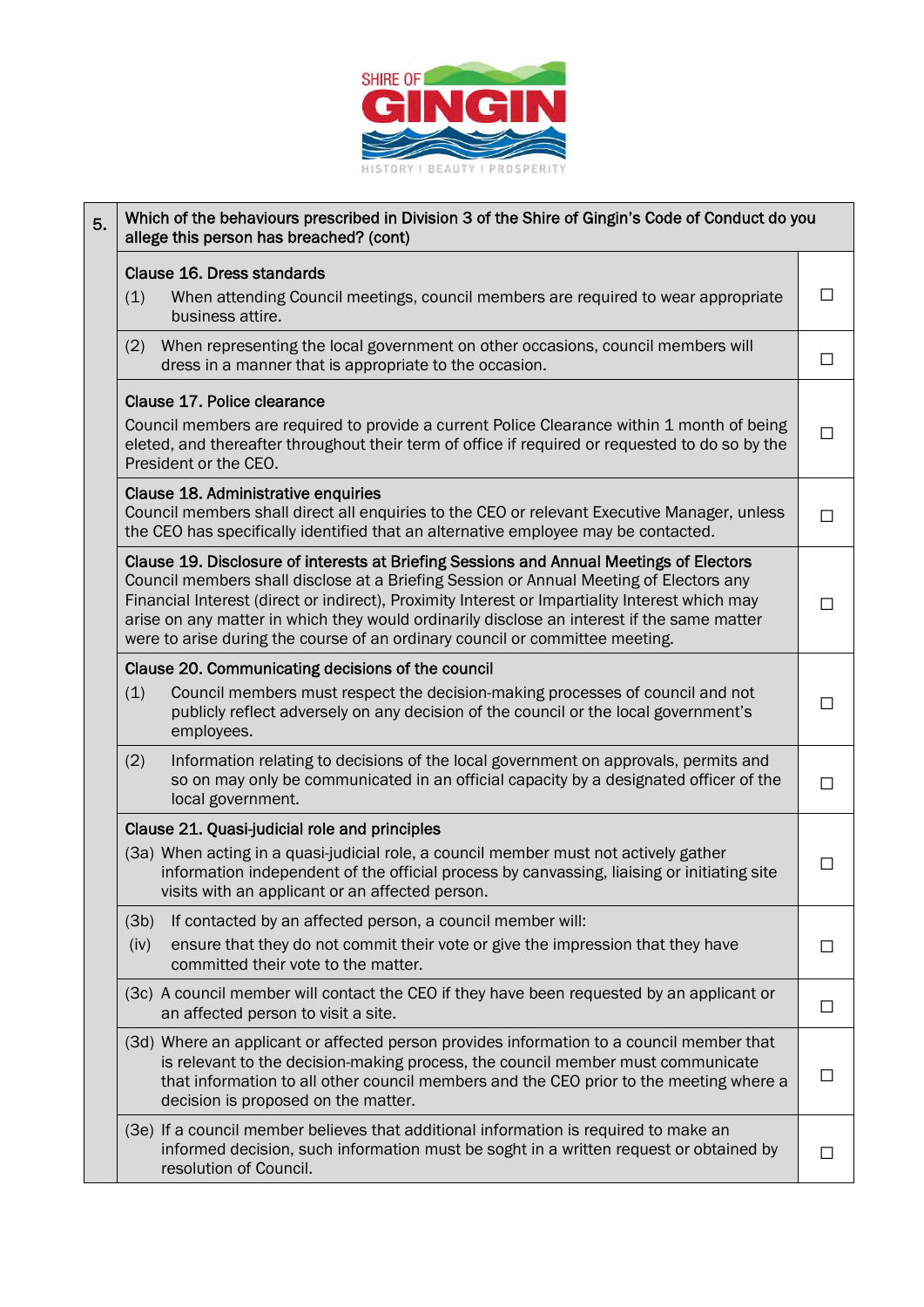

| 5. | Which of the behaviours prescribed in Division 3 of the Shire of Gingin's Code of Conduct do you<br>allege this person has breached? (cont)                                                                                                                                                                                                                                                         |                                                                                                                                                                                                                                                                                                                  |        |  |  |
|----|-----------------------------------------------------------------------------------------------------------------------------------------------------------------------------------------------------------------------------------------------------------------------------------------------------------------------------------------------------------------------------------------------------|------------------------------------------------------------------------------------------------------------------------------------------------------------------------------------------------------------------------------------------------------------------------------------------------------------------|--------|--|--|
|    | Clause 22. Medication with potential side effects                                                                                                                                                                                                                                                                                                                                                   |                                                                                                                                                                                                                                                                                                                  |        |  |  |
|    | Council members who have been prescrived medication by a medical practitioner, or who<br>purchase over the counter medication that could interfere with their ability to safely carry<br>out their role or cause other council members to be impaired must inform the Shire<br>President or CEO as soon as possible and disclose any side effects that the medication they<br>are taking may cause. |                                                                                                                                                                                                                                                                                                                  |        |  |  |
|    |                                                                                                                                                                                                                                                                                                                                                                                                     | Clause 23, Social Media                                                                                                                                                                                                                                                                                          |        |  |  |
|    | (2)                                                                                                                                                                                                                                                                                                                                                                                                 | Councillors cannot post any new content onto the Shire of Gingin's social media<br>platform. Council members can only 'comment', 'like' or 'share' existing content, and<br>must disclose that they are a council member, and that the views expressed are their<br>own.                                         |        |  |  |
|    | (3)                                                                                                                                                                                                                                                                                                                                                                                                 | Council members cannot post any material on the social media platform concerning a<br>council decision unless the local government has previously released the information<br>on the social media platform or to the media or the public in some other format, or the<br>official Minutes have been made public. |        |  |  |
|    | Clause 24. Appointments to external committees                                                                                                                                                                                                                                                                                                                                                      |                                                                                                                                                                                                                                                                                                                  |        |  |  |
|    | must:                                                                                                                                                                                                                                                                                                                                                                                               | When appointed to represent the local government on external bodies, council members                                                                                                                                                                                                                             | $\Box$ |  |  |
|    | (b)                                                                                                                                                                                                                                                                                                                                                                                                 | provide regular reports on the activities of the external body.                                                                                                                                                                                                                                                  |        |  |  |
|    |                                                                                                                                                                                                                                                                                                                                                                                                     | Clause 25. Dealing with council property                                                                                                                                                                                                                                                                         | □      |  |  |
|    |                                                                                                                                                                                                                                                                                                                                                                                                     | Council members will:                                                                                                                                                                                                                                                                                            |        |  |  |
|    | (a)                                                                                                                                                                                                                                                                                                                                                                                                 | be scrupulously honest in their use of local government property and shall not misuse<br>it or permit its misuse by any other person or body.                                                                                                                                                                    |        |  |  |
|    | (b)                                                                                                                                                                                                                                                                                                                                                                                                 | use local government property entrusted to them effectively and economically in the<br>course of their duties.                                                                                                                                                                                                   | П      |  |  |
|    | (c)                                                                                                                                                                                                                                                                                                                                                                                                 | not use local government resources (including the services of the local government's<br>employees) for private purposes unless properly authorized to do so, and where<br>appropriate payments have been made as determined by the CEO.                                                                          | $\Box$ |  |  |

6. State the full details of the alleged breach.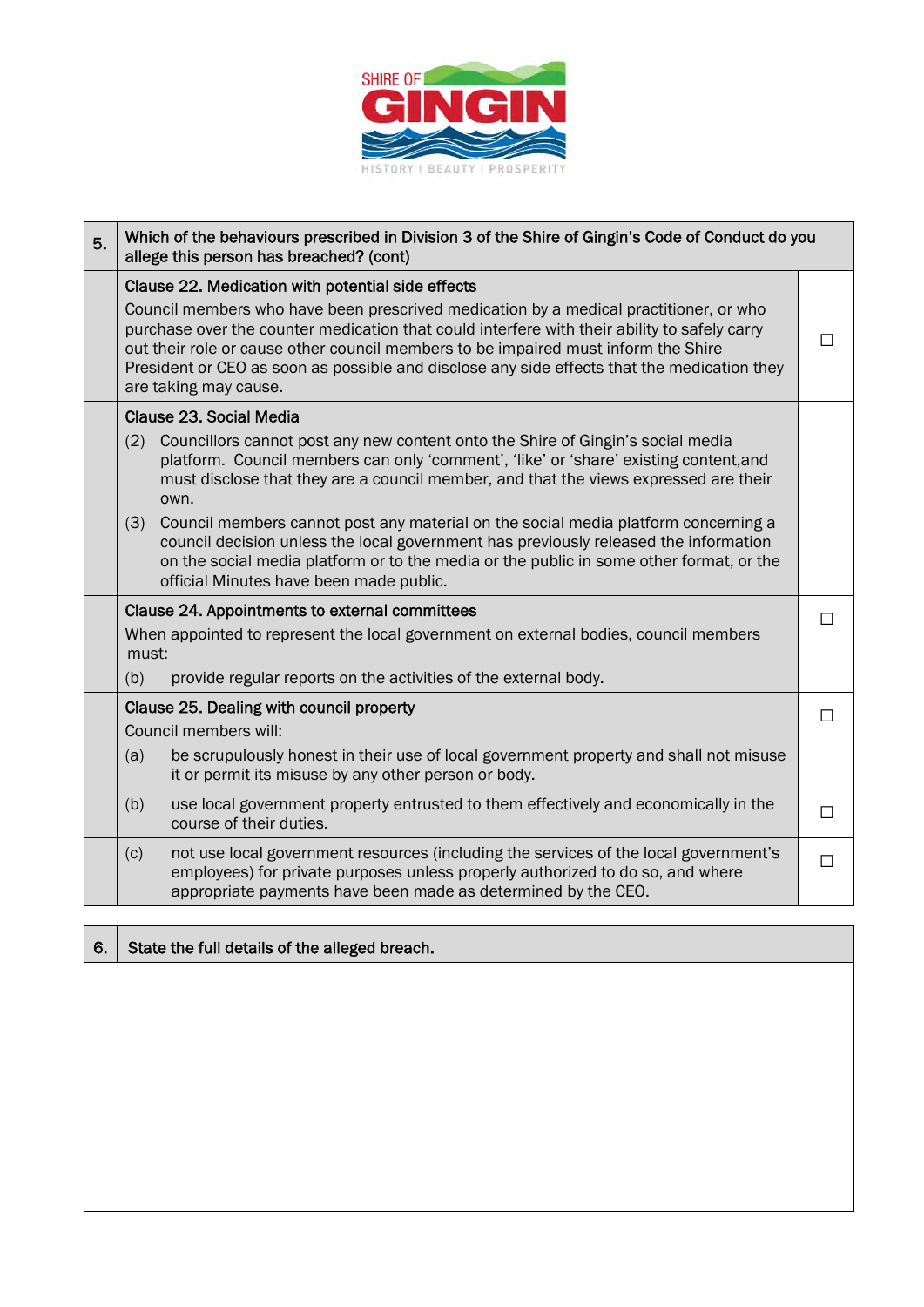

| List any additional information you have provided as part of this complaint:<br>Please ensure all information relevant to the alleged breach has been attached. This information will be the<br>basis on which the complaint is considered. |
|---------------------------------------------------------------------------------------------------------------------------------------------------------------------------------------------------------------------------------------------|
|                                                                                                                                                                                                                                             |
|                                                                                                                                                                                                                                             |

| 8          | Have you made any efforts to resolve the complaint with the Respondent?<br>Please note, you MUST complete this section |  |                                                                                                                                                |  |
|------------|------------------------------------------------------------------------------------------------------------------------|--|------------------------------------------------------------------------------------------------------------------------------------------------|--|
| <b>YES</b> |                                                                                                                        |  | If yes, please describe the efforts that you have made.                                                                                        |  |
| NO.        |                                                                                                                        |  | If no, please include a brief statement explaining why you have not made any efforts to resolve<br>the issue with the person complained about. |  |

9 *The Shire of Gingin has a policy that the Complainant and the Respondent be offered the opportunity to participate in an Alternative Dispute Resolution process, that if agreed to by BOTH parties, will be undertaken before the complaint is dealt with. The objective is to support both parties to reach a mutually satisfactory outcome that resolves the issues and restores the relationship between them. An outcome may be that, as the Complainant, you will have absolute discretion to withdraw or continue with this Complaint. Please contact the Behaviour Complaints Officer if you would like more information.*  YES │ □

|                                                                              | 1 E.D. I LI |  |
|------------------------------------------------------------------------------|-------------|--|
| Would you agree to participate in an Alternative Dispute Resolution process? | $NO$ $\Box$ |  |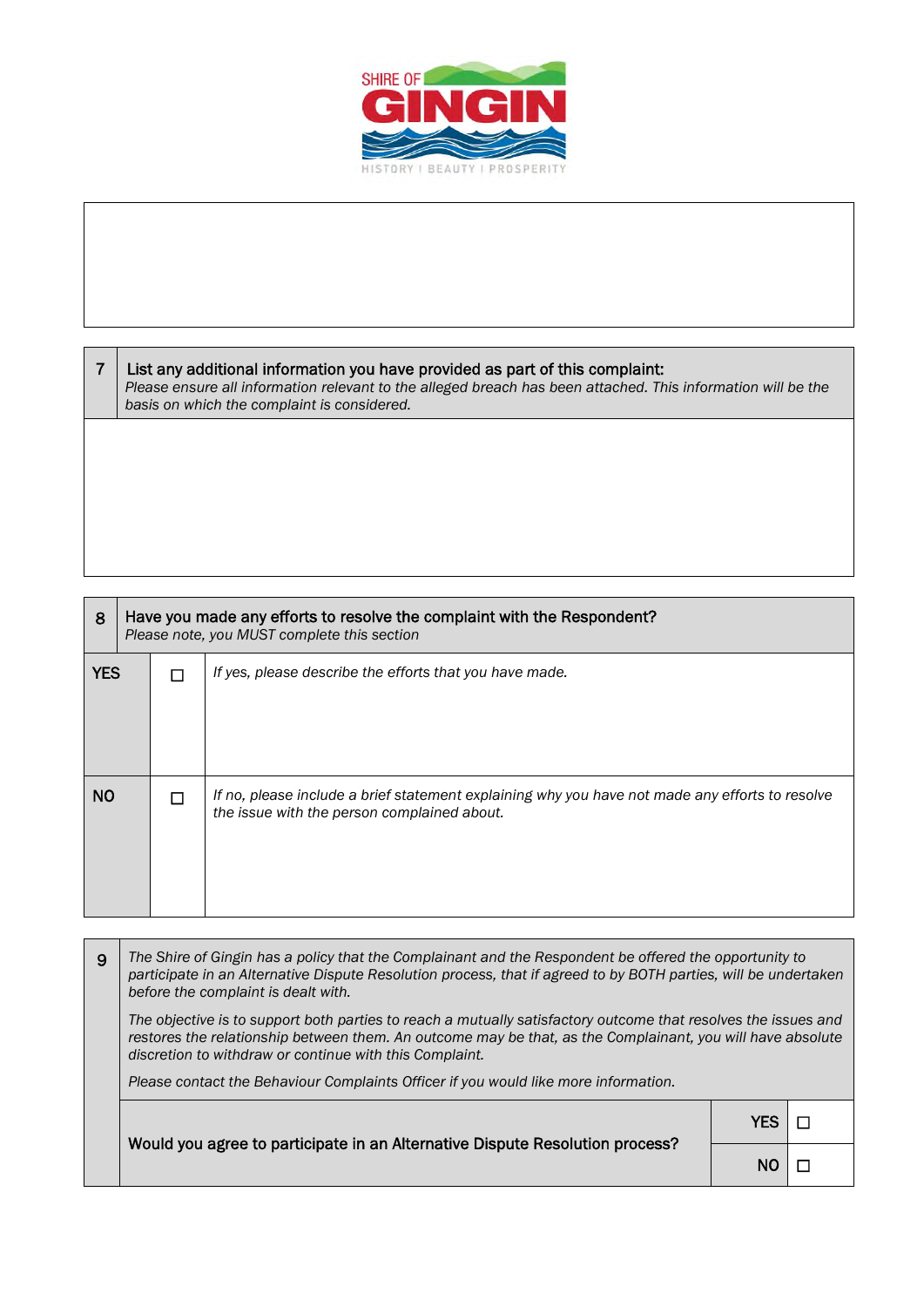

| 10 | Desired outcome of the Complaint<br>Please explain what you would like to happen as a result of lodging this complaint, including the<br>opportunity to participate in Alternative Dispute Resolution. |
|----|--------------------------------------------------------------------------------------------------------------------------------------------------------------------------------------------------------|
|    |                                                                                                                                                                                                        |
|    |                                                                                                                                                                                                        |
|    |                                                                                                                                                                                                        |
|    |                                                                                                                                                                                                        |
|    |                                                                                                                                                                                                        |

| COMPLAINANT please sign and date |  |  |
|----------------------------------|--|--|
| Signature:                       |  |  |
| Date:                            |  |  |

# Please submit completed Behaviour Complaint to:

The Shire of Gingin's Behaviour Complaints Officer:

Mailing Address: Aaron Cook (CEO) Shire of Gingin PO Box 510 Gingin WA 6503

In person: Shire of Gingin, 7 Brockman Street, Gingin WA 6503

| <b>OFFICE USE ONLY:</b> Received by the Behaviour Complaints Officer appointed under delegated authority |  |  |
|----------------------------------------------------------------------------------------------------------|--|--|
| <b>Authorised Officer's Name:</b>                                                                        |  |  |
|                                                                                                          |  |  |
| <b>Authorised Officer's</b>                                                                              |  |  |
| Signature:                                                                                               |  |  |
|                                                                                                          |  |  |
| Date received:                                                                                           |  |  |
|                                                                                                          |  |  |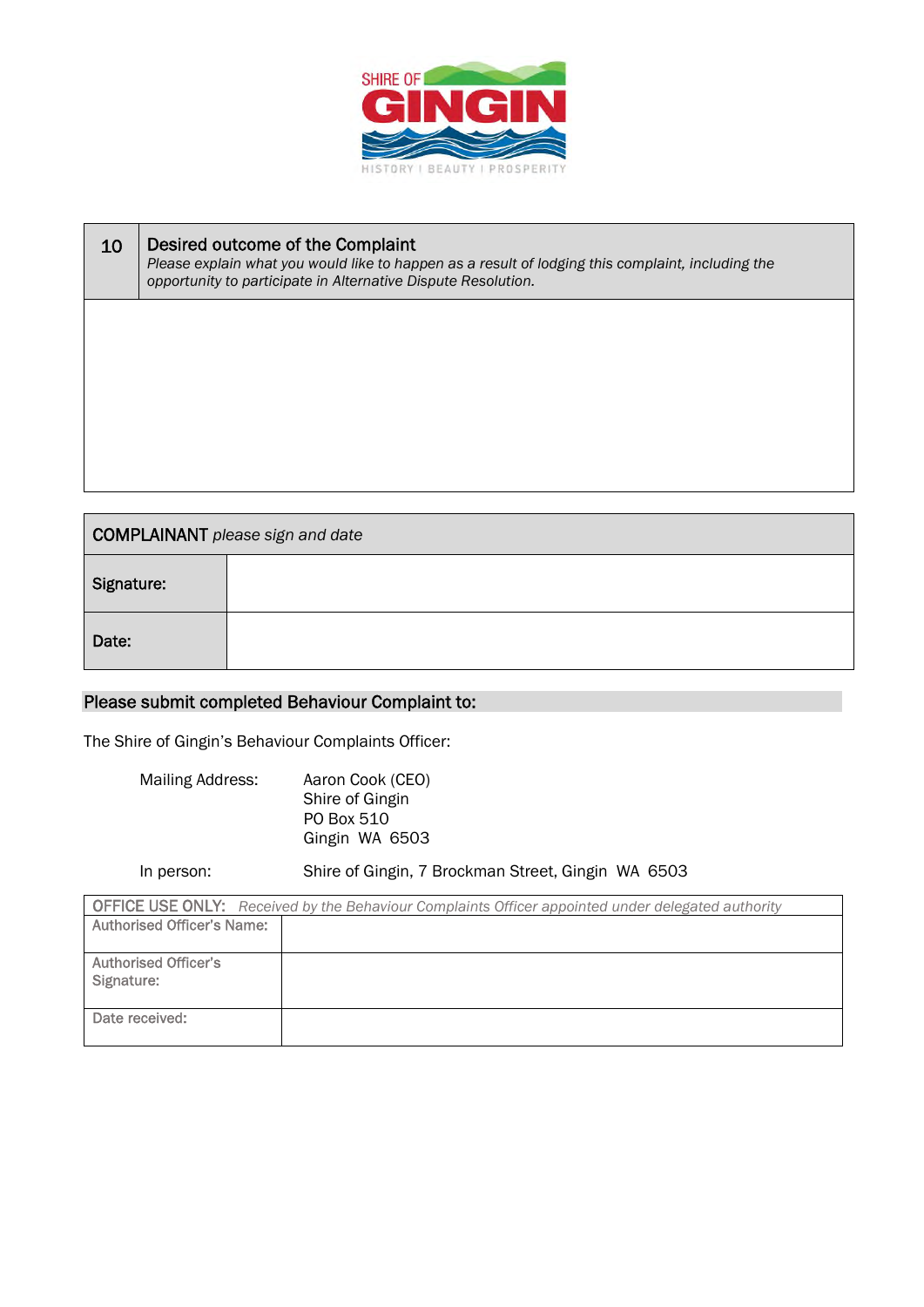

# Code of Conduct for Council Members, Committee Members and **Candidates** Behaviour Complaint Statutory Declaration

*Oaths, Affidavits and Statutory Declarations Act 2005* 

*Must be completed and submitted with the completed Behaviour Complaint Form* 

I

*Insert your name*

*Insert your residential address*

*Insert your occupation*

Sincerely declare that the information I have provided in the attached Behaviour Complaint

dated

*Insert date*

is a true and accurate representation of the alleged behavior breach.

This declaration is true and I know that it is an offence to make a declaration knowing that it is false in a material particular.

This declaration is made under the *Oaths, Affidavits and Statutory Delcarations Act 2005* At:

| On: | place                                          |
|-----|------------------------------------------------|
|     | date                                           |
| By: | signature of the person making the declaration |

In the presence of:

*signature of authorised witness*

*See over page for list of authorised witnesses prescribed in the Oaths, Affidavits and Statutory Declarations Act 2005* 

*print name* 

*qualification as such a witness*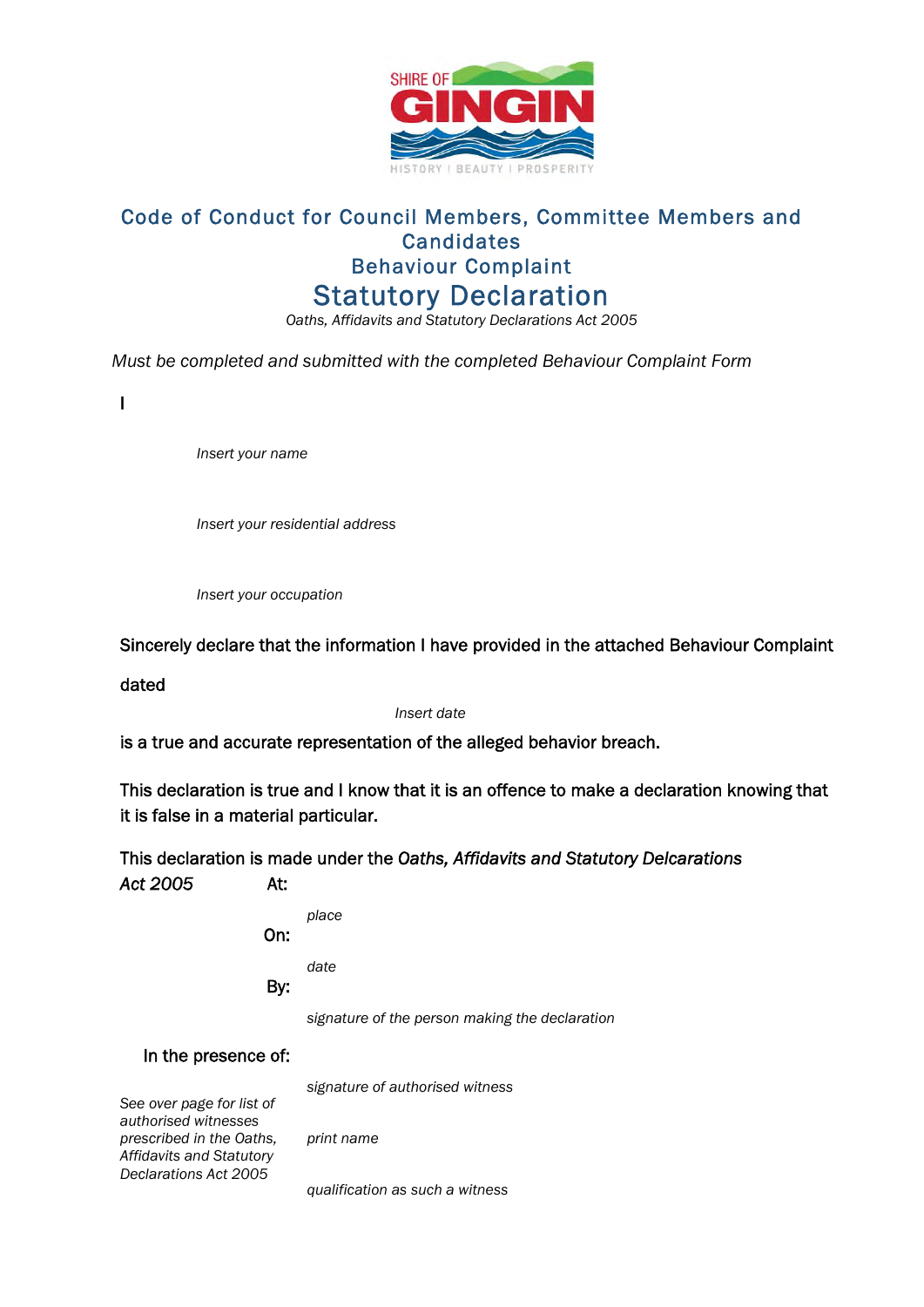

### Schedule 2 - Authorised witnesses for statutory declarations [s.  $12(6)(a)$ ]

|    | <b>Item</b> Formal description                                                                             | <b>Informal</b><br>description        |
|----|------------------------------------------------------------------------------------------------------------|---------------------------------------|
| 1. | A member of the academic staff of an institution<br>established under any of the following Acts -          | Academic<br>(post-secondary           |
|    | Curtin University Act 1966;<br>٠                                                                           | institution)                          |
|    | Edith Cowan University Act 1984;<br>٠                                                                      |                                       |
|    | Murdoch University Act 1973;<br>٠                                                                          |                                       |
|    | University of Notre Dame Australia Act 1989;<br>٠                                                          |                                       |
|    | University of Western Australia Act 1911;<br>٠                                                             |                                       |
|    | Vocational Education and Training Act 1996.<br>٠                                                           |                                       |
| 2. | A member of any of the following bodies —                                                                  | Accountant                            |
|    | Association of Taxation and Management<br>Accountants (ACN 002 876 208);                                   |                                       |
|    | CPA Australia (ACN 008 392 452);<br>٠                                                                      |                                       |
|    | The Institute of Chartered Accountants in<br>$\bullet$<br>Australia (ARBN 084 642 571);                    |                                       |
|    | <b>Institute of Public Accountants</b><br>٠<br>(ACN 004 130 643):                                          |                                       |
|    | National Tax & Accountants' Association<br>٠<br>Limited (ACN 057 551 854).                                 |                                       |
| 3. | A person who is registered under the Architects<br>Act 2004.                                               | Architect                             |
| 4. | An Australian Consular Officer within the<br>meaning of the Consular Fees Act 1955 of the<br>Commonwealth. | <b>Australian Consular</b><br>Officer |
| 5. | An Australian Diplomatic Officer within the                                                                | Australian                            |

#### An Australian Diplomatic Officer within the<br>meaning of the *Consular Fees Act 1955* of the<br>Commonwealth. Diplomatic Officer A bailiff appointed under the Civil Judgments  $Enforcement$  Act 2004.  $6<sup>6</sup>$ Bailiff

|     | <b>Item</b> Formal description                                                                                                                           | <b>Informal</b><br>description                           |
|-----|----------------------------------------------------------------------------------------------------------------------------------------------------------|----------------------------------------------------------|
| 15. | A person who is registered under the Health<br>Practitioner Regulation National Law (Western<br>Australia) in the medical profession.                    | Doctor                                                   |
|     | 15A. A person appointed under the Parliamentary and<br>Electorate Staff (Employment) Act 1992<br>section $4(1)(b)(i)$ or $(2)(b)(i)$                     | Electorate officer of<br>a member of State<br>Parliament |
| 16. | A member of the Institution of Engineers,<br>Australia, other than at the grade of student.                                                              | Engineer                                                 |
| 17. | The secretary of an organisation of employees or<br>employers that is registered under one of the<br>following Acts -                                    | Industrial<br>organisation<br>secretary                  |
|     | Industrial Relations Act 1979;                                                                                                                           |                                                          |
|     | Workplace Relations Act 1996 of the<br>۰<br>Commonwealth.                                                                                                |                                                          |
| 18. | A member of the National Insurance Brokers<br>Association of Australia (ACN 006 093 849).                                                                | <b>Insurance</b> broker                                  |
| 19. | A Justice of the Peace.                                                                                                                                  | Justice of the Peace                                     |
|     | 19A. A person who is a member of the Authority's<br>staff within the meaning given to that term by the<br>Land Information Authority Act 2006 section 3. | Landgate officer                                         |
| 20. | An Australian lawyer within the meaning of that<br>term in the Legal Profession Act 2008 section 3.                                                      | Lawyer                                                   |
| 21. | The chief executive officer or deputy chief<br>executive officer of a local government.                                                                  | Local government<br>CEO or deputy CEO                    |
| 22. | A member of the council of a local government<br>within the meaning of the Local Government<br>Act 1995.                                                 | Local government<br>councillor                           |
| 23. | A member of the Australasian Institute of<br>Chartered Loss Adjusters (ACN 074 804 167).                                                                 | Loss adjuster                                            |
| 24. | An authorised celebrant within the meaning of the Marriage celebrant<br>Marriage Act 1961 of the Commonwealth.                                           |                                                          |
| 25. | A member of either House of Parliament of the<br>State or of the Commonwealth.                                                                           | Member of<br>Parliament                                  |

|     | <b>Item Formal description</b>                                                                                                                                                                                                                         | <b>Informal</b><br>description                                |
|-----|--------------------------------------------------------------------------------------------------------------------------------------------------------------------------------------------------------------------------------------------------------|---------------------------------------------------------------|
| 7.  | A person appointed to be in charge of the head<br>office or any branch office of an authorised<br>deposit-taking institution carrying on business in<br>the State under the Banking Act 1959 of the<br>Commonwealth.                                   | <b>Bank</b> manager                                           |
| 8.  | A member of Governance Institute of Australia<br>Ltd (ACN 008 615 950).                                                                                                                                                                                | Chartered secretary,<br>governance adviser<br>or risk manager |
| 9.  | A person who is registered under the <i>Health</i><br><b>Practitioner Regulation National Law (Western</b><br>Australia) in the pharmacy profession.                                                                                                   | Chemist                                                       |
| 10. | A person who is registered under the <i>Health</i><br>Practitioner Regulation National Law (Western<br>Australia) in the chiropractic profession.                                                                                                      | Chiropractor                                                  |
| 11. | A person registered as an auditor or a liquidator<br>under the Corporations Act 2001 of the<br>Commonwealth.                                                                                                                                           | Company auditor or<br>liquidator                              |
| 12. | A judge, master, magistrate, registrar or clerk, or<br>the chief executive officer, of any court of the<br>State or the Commonwealth.                                                                                                                  | Court officer                                                 |
| 13. | A member of the Australian Defence Force who<br>$is -$                                                                                                                                                                                                 | Defence force<br>officer                                      |
|     | an officer within the meaning of the Defence<br>٠<br>Force Discipline Act 1982 of the<br>Commonwealth: or                                                                                                                                              |                                                               |
|     | a non-commissioned officer within the<br>meaning of that Act with 5 or more years of<br>continuous service; or                                                                                                                                         |                                                               |
|     | a warrant officer within the meaning of<br>that Act.                                                                                                                                                                                                   |                                                               |
| 14. | A person registered under the Health Practitioner Dentist<br>Regulation National Law (Western Australia) in<br>the dental profession whose name is entered on<br>the Dentists Division of the Register of Dental<br>Practitioners kept under that Law. |                                                               |

#### **Item Formal description** Informal description 25A. A person registered under the Health Practitioner<br>Regulation National Law (Western Australia) in Midwife the midwifery profession. 26. A minister of religion registered under Part IV Minister of religion Division 1 of the *Marriage Act 1961* of the Commonwealth.  $27.$ A person registered under the Health Practitioner Nurse Regulation National Law (Western Australia) in<br>the nursing profession. A person registered under the *Health Practitioner* Optometrist *Regulation National Law (Western Australia)* in the optometry profession. 28. 28A. A person registered under the Health Practitioner Paramedic Regulation National Law (Western Australia) in<br>the paramedicine profession. A registered patent attorney under the Patents<br>Act 1990 of the Commonwealth. 29. Patent attorney A person registered under the *Health Practitioner* Physiotherapist  $30.$ Regulation National Law (Western Australia) in<br>the physiotherapy profession. A person registered under the *Health Practitioner* Podiatrist<br>Regulation National Law (Western Australia) in  $31.$ the podiatry profession. A police officer.  $32.$ Police officer Police officer<br>The preson in charge of an office established by, Post office manager<br>The present in conducted by an agent of, Australian Postal<br>within the meaning of the *Australian Postal*<br>Corporation Act 1989 of the Comm  $33.$ A person registered under the *Health Practitioner* Psychologist 34. Regulation National Law (Western Australia) in<br>the psychology profession. A public notary within the meaning of the *Public* Public notary Notaries Act 1979. 35. 36. An officer of the Commonwealth public service. Public servant (Commonwealth)